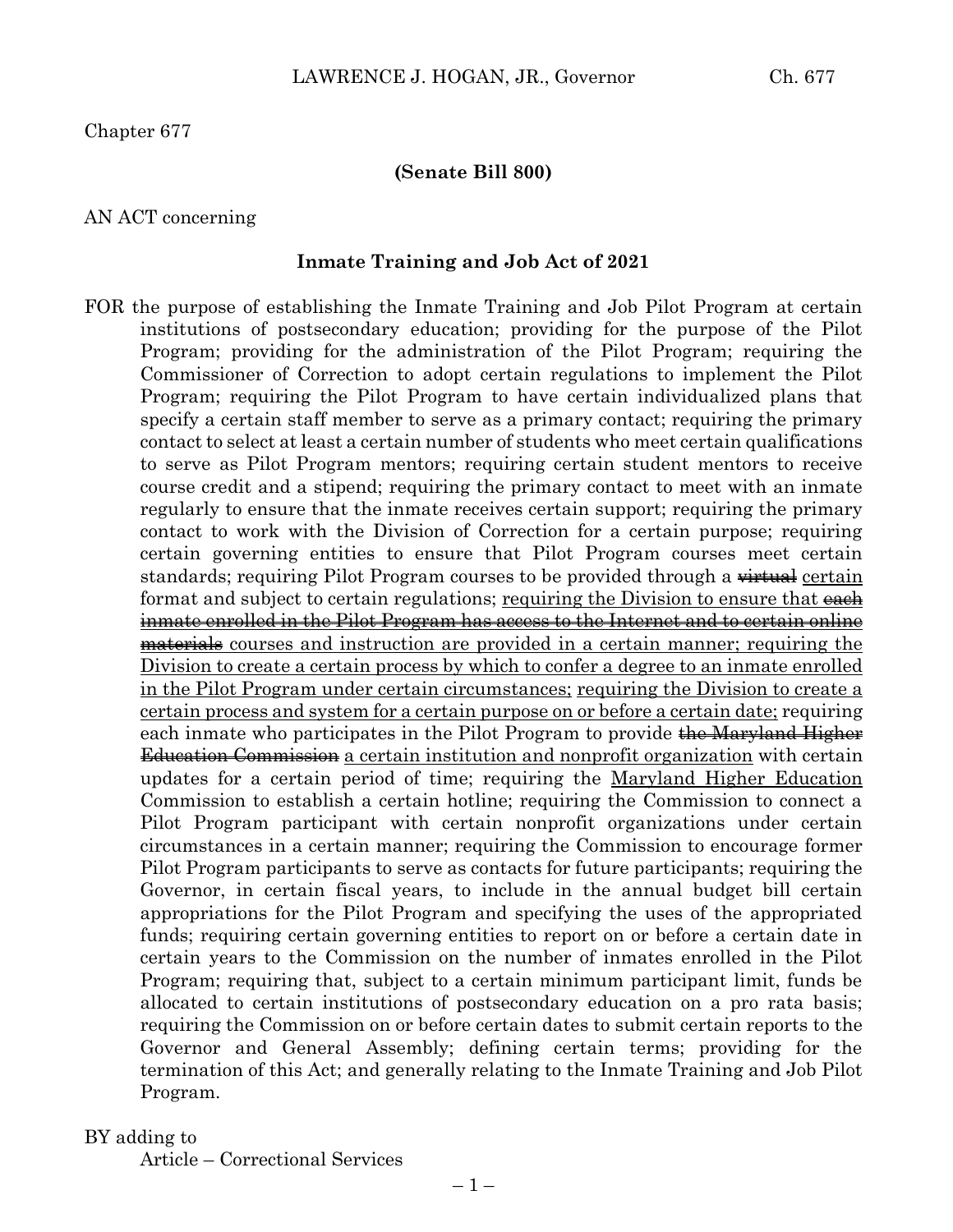## Ch. 677 2021 LAWS OF MARYLAND

Section 3–611 Annotated Code of Maryland (2017 Replacement Volume and 2020 Supplement)

BY adding to

Article – Education Section 24–1301 through 24–1306 to be under the new subtitle "Subtitle 13. Inmate Training and Job Pilot Program" Annotated Code of Maryland (2018 Replacement Volume and 2020 Supplement)

SECTION 1. BE IT ENACTED BY THE GENERAL ASSEMBLY OF MARYLAND, That the Laws of Maryland read as follows:

# **Article – Correctional Services**

**3–611.**

**(A) THE COMMISSIONER SHALL ADOPT REGULATIONS TO IMPLEMENT THE INMATE TRAINING AND JOB PILOT PROGRAM ESTABLISHED UNDER TITLE 24, SUBTITLE 13 OF THE EDUCATION ARTICLE.**

**(B) THE REGULATIONS ADOPTED UNDER THIS SECTION SHALL INCLUDE TERMS OF DEDUCTION FOR PILOT PROGRAM PARTICIPATION AND, IF APPROPRIATE, PROVISIONS GOVERNING THE WORK RELEASE OF PILOT PROGRAM PARTICIPANTS.**

## **Article – Education**

## **SUBTITLE 13. INMATE TRAINING AND JOB PILOT PROGRAM.**

**24–1301.**

**(A) IN THIS SUBTITLE THE FOLLOWING WORDS HAVE THE MEANINGS INDICATED.**

**(B) "COMMISSION" MEANS THE MARYLAND HIGHER EDUCATION COMMISSION.**

**(C) "DIVISION" MEANS THE DIVISION OF CORRECTION WITHIN THE DEPARTMENT OF PUBLIC SAFETY AND CORRECTIONAL SERVICES.**

**(D) "GOVERNING ENTITY" MEANS:**

**(1) THE PRESIDENT OF BOWIE STATE UNIVERSITY;**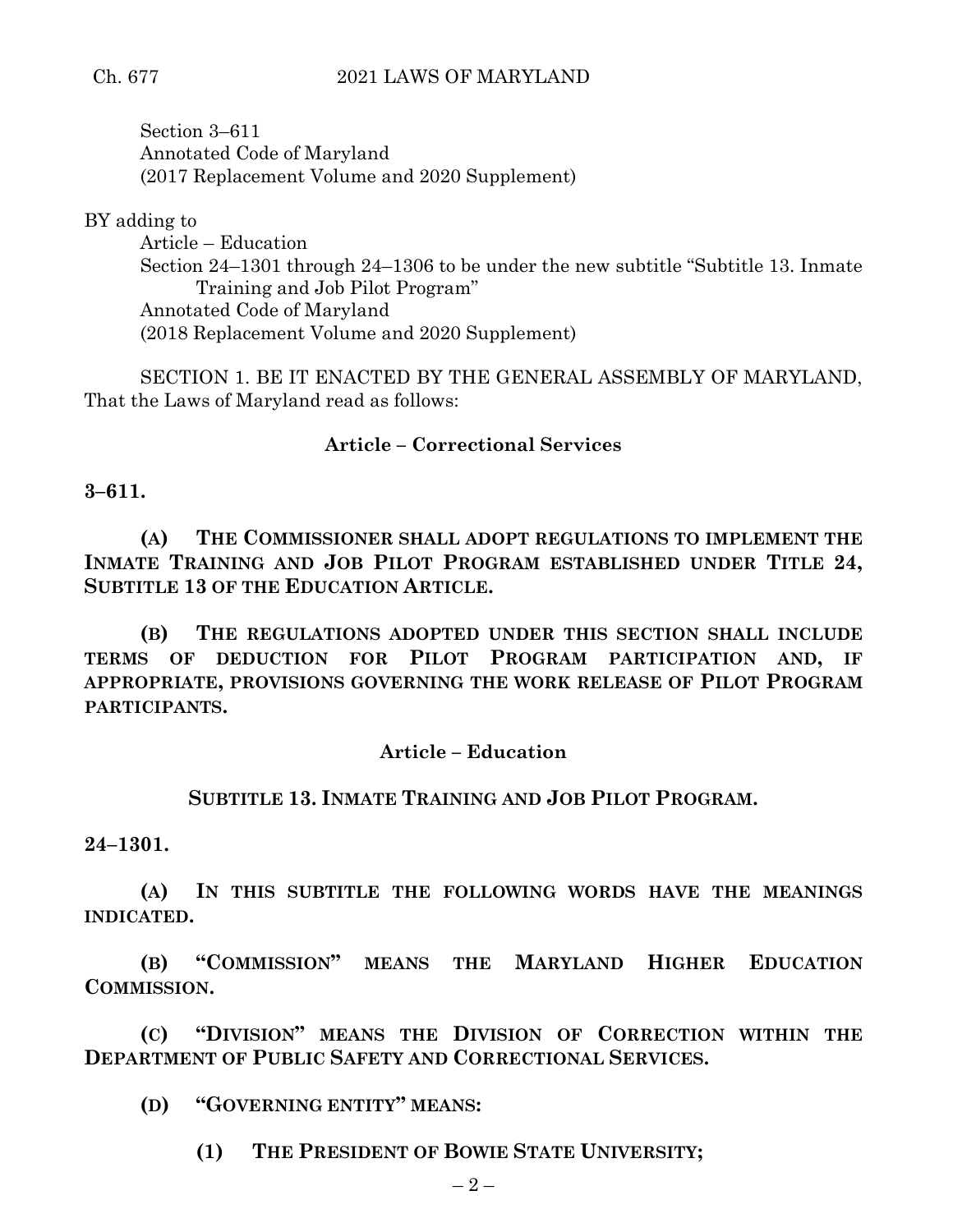**(2) THE PRESIDENT OF COPPIN STATE UNIVERSITY;**

**(3) THE BOARD OF REGENTS OF MORGAN STATE UNIVERSITY;**

**(4) THE PRESIDENT OF THE UNIVERSITY OF MARYLAND EASTERN SHORE; AND**

**(5) THE PRESIDENT, BOARD OF TRUSTEES, BOARD OF REGENTS, OR ANY OTHER HEAD OF AN INSTITUTION OF POSTSECONDARY EDUCATION AT WHICH THE COMMISSION ESTABLISHES A PILOT PROGRAM UNDER § 24–1302 OF THIS SUBTITLE.**

**(E) "INSTITUTION OF POSTSECONDARY EDUCATION" HAS THE MEANING STATED IN § 10–101 OF THIS ARTICLE.**

**(F) "PILOT PROGRAM" MEANS THE INMATE TRAINING AND JOB PILOT PROGRAM.**

**24–1302.**

- **(A) (1) THERE IS AN INMATE TRAINING AND JOB PILOT PROGRAM AT:**
	- **(I) BOWIE STATE UNIVERSITY;**
	- **(II) COPPIN STATE UNIVERSITY;**
	- **(III) MORGAN STATE UNIVERSITY; AND**
	- **(IV) THE UNIVERSITY OF MARYLAND EASTERN SHORE.**

**(2) THE COMMISSION MAY ESTABLISH A PILOT PROGRAM AT AN INSTITUTION OF POSTSECONDARY EDUCATION NOT LISTED UNDER PARAGRAPH (1) OF THIS SUBSECTION THROUGH A MEMORANDUM OF UNDERSTANDING.**

**(B) THE PURPOSE OF EACH PILOT PROGRAM IS TO PROVIDE EDUCATIONAL AND VOCATIONAL TRAINING OPPORTUNITIES FOR AN INMATE IN THE 9 12 MONTHS PRECEDING THE INMATE'S DATE OF RELEASE.**

**(C) THE PILOT PROGRAM SHALL BE ADMINISTERED JOINTLY BY THE COMMISSION AND THE GOVERNING ENTITY OF EACH INSTITUTION OF POSTSECONDARY EDUCATION, WITH THE COOPERATION OF THE DIVISION.**

**24–1303.**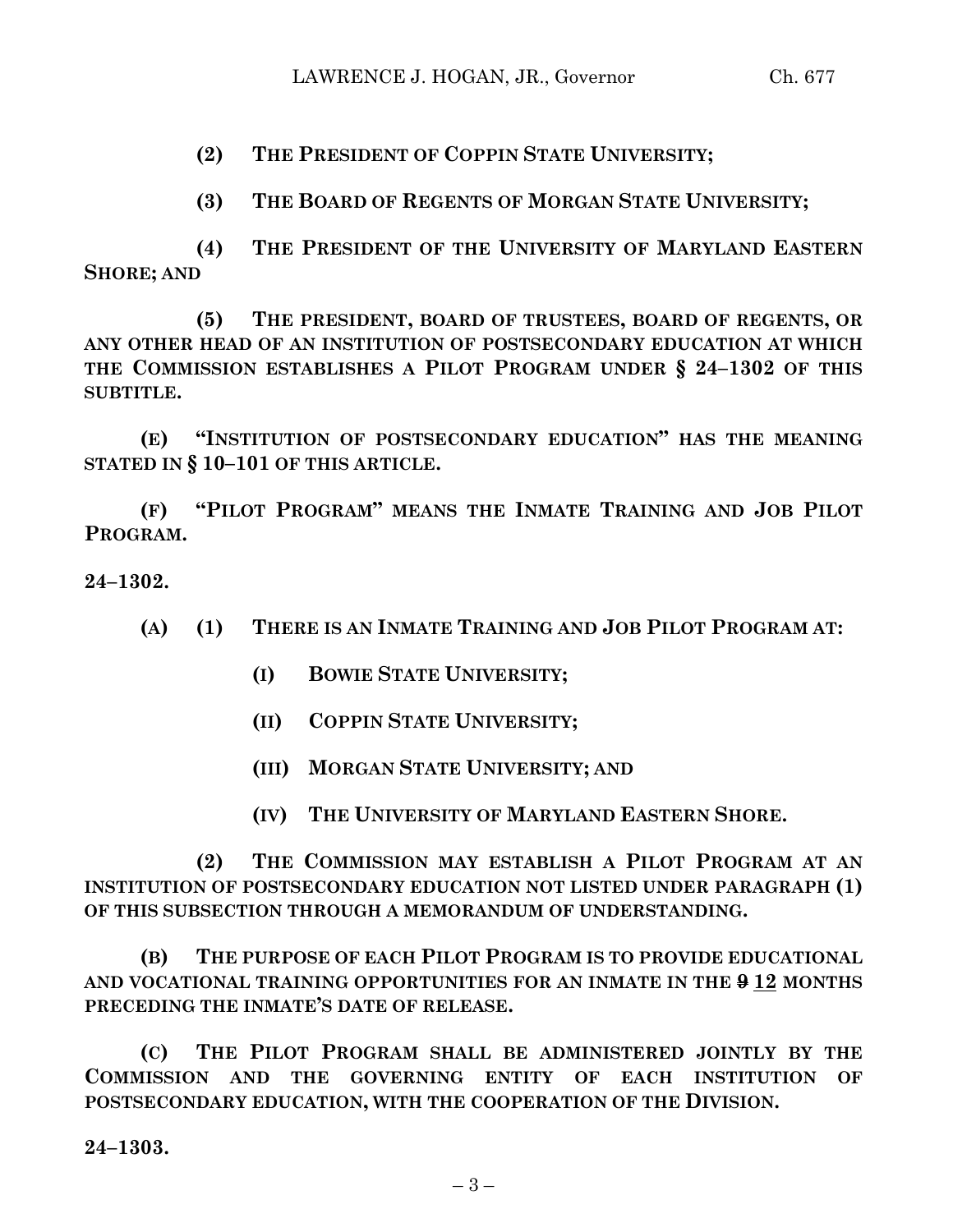**(A) (1) EACH PILOT PROGRAM SHALL HAVE AN INDIVIDUALIZED PLAN DESIGNED TO PREPARE THE INMATE FOR SUCCESS ON RELEASE.**

**(2) THE INDIVIDUALIZED PLAN SHALL SPECIFY A PROFESSOR OR OTHER STAFF MEMBER AT THE INSTITUTION OF POSTSECONDARY EDUCATION WHO SHALL SERVE AS THE PRIMARY CONTACT RESPONSIBLE FOR EACH INMATE'S PARTICIPATION AND EDUCATION IN THE PILOT PROGRAM.**

**(3) (I) THE PRIMARY CONTACT SHALL SELECT AT LEAST THREE STUDENTS TO SERVE AS PILOT PROGRAM MENTORS WHO ARE:**

**1. AT LEAST 18 YEARS OLD;**

**EDUCATION; AND**

**3. IF A PILOT PROGRAM IS LOCATED AT A 4–YEAR INSTITUTION OF POSTSECONDARY EDUCATION, ENROLLED IN THEIR JUNIOR OR SENIOR YEAR.**

**2. ENROLLED IN THE INSTITUTION OF POSTSECONDARY** 

**(II) A STUDENT WHO PARTICIPATES IN THE PILOT PROGRAM SHALL RECEIVE COURSE CREDIT AND A SMALL STIPEND FROM THE PILOT PROGRAM.**

**(4) TO ENSURE THAT THE INMATE RECEIVES THE SUPPORT NECESSARY TO SUCCEED, THE PRIMARY CONTACT SHALL MEET WITH THE INMATE REGULARLY DURING THE INMATE'S PARTICIPATION IN THE PILOT PROGRAM.**

**(5) THE PRIMARY CONTACT SHALL WORK WITH THE DIVISION TO ENSURE THAT THE TIMING OF COURSE PARTICIPATION AND PILOT PROGRAM MEETINGS WORKS WITH AN INMATE'S SCHEDULE.**

**(B) EACH GOVERNING ENTITY SHALL ENSURE THAT AN INMATE PARTICIPATING IN THE PILOT PROGRAM IS ENROLLED IN A COURSE OR COURSES THAT:**

**(1) ARE CREDIT BEARING AND MAY CONTRIBUTE TO COURSE GRADUATION REQUIREMENTS FOR AN INSTITUTION OF POSTSECONDARY EDUCATION; OR**

**(2) EITHER IN ISOLATION OR AS PART OF A SERIES OF COURSES, LEAD TO AN INDUSTRY–RECOGNIZED CERTIFICATE OR LICENSE.**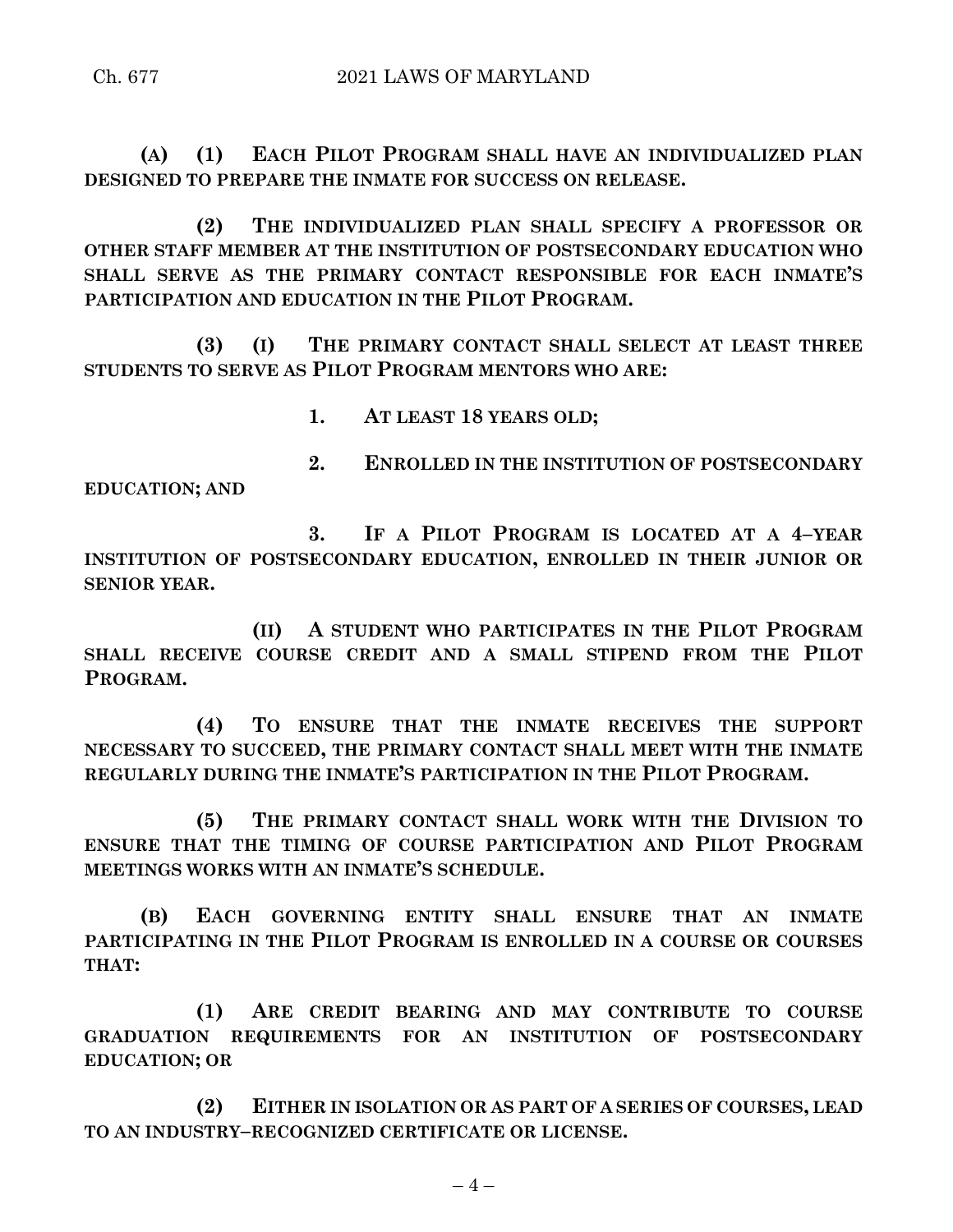# **(C) COURSES PROVIDED UNDER THIS SECTION SHALL BE:**

**(1) PROVIDED THROUGH A VIRTUAL SUITABLE FORMAT AS INDICATED BY THE PILOT PROGRAM IN CONSULTATION WITH THE COMMISSION, THE DIVISION, AND THE APPLICABLE INSTITUTION OF POSTSECONDARY EDUCATION, WHETHER VIRTUAL OR NONVIRTUAL; AND**

**(2) SUBJECT TO REGULATIONS ADOPTED BY THE COMMISSIONER OF CORRECTION UNDER § 3–611 OF THE CORRECTIONAL SERVICES ARTICLE.**

**(D) THE DIVISION SHALL:**

**(1) ENSURE THAT EACH INMATE ENROLLED IN THE PILOT PROGRAM HAS ACCESS TO THE INTERNET AND TO PLATFORMS REQUIRED BY THE COMMISSION AND PARTICIPATING INSTITUTIONS OF POSTSECONDARY EDUCATION, INCLUDING:**

**(I) WEBSITES AND DOCUMENTS NECESSARY FOR THE INMATE TO COMPLETE THE FEDERAL FREE APPLICATION FOR FEDERAL STUDENT AID (FAFSA);**

## **(II) VIRTUAL LEARNING APPLICATIONS; AND**

**(III) THE WEBSITES FOR THE COMMISSION AND PARTICIPATING INSTITUTIONS OF POSTSECONDARY EDUCATION COURSES AND INSTRUCTION ARE PROVIDED IN A SUITABLE MANNER AS INDICATED BY THE PILOT PROGRAM IN CONSULTATION WITH THE COMMISSION, THE DIVISION, AND THE APPLICABLE INSTITUTION OF POSTSECONDARY EDUCATION, WHETHER VIRTUAL OR NONVIRTUAL; AND**

**(2) CREATE A SAFE AND REASONABLE PROCESS, WHETHER VIRTUALLY OR IN PERSON, BY WHICH TO CONFER A DEGREE TO AN INMATE WHO IS STILL INCARCERATED AND WHO COMPLETES THE REQUIREMENTS FOR A DEGREE AS PART OF THE PILOT PROGRAM; AND**

**(3) ON OR BEFORE JUNE 1, 2022, CREATE A PROCESS AND SYSTEM IN COORDINATION WITH THE COMMISSION TO DEVELOP A HYBRID VIRTUAL AND IN–PERSON LEARNING ENVIRONMENT IN THE DIVISION'S STATEWIDE SYSTEM.**

**24–1304.**

**(A) (1) EACH INMATE WHO PARTICIPATES IN THE PILOT PROGRAM SHALL AGREE TO PROVIDE THE COMMISSION ASSIGNED INSTITUTION OF POSTSECONDARY EDUCATION AND NONPROFIT ORGANIZATION WITH REGULAR**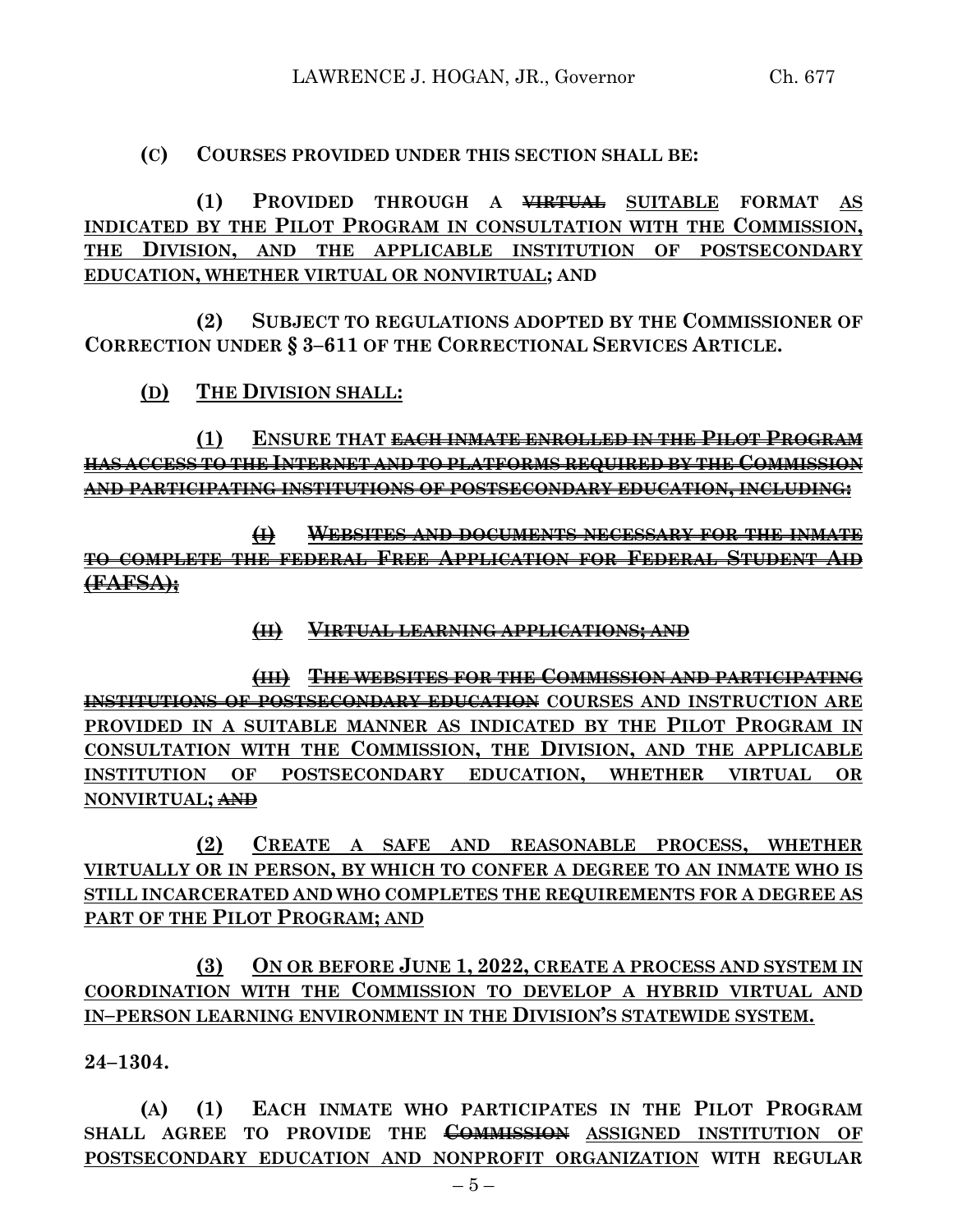**UPDATES FOR 2 YEARS FOLLOWING THE INMATE'S RELEASE.**

**(2) UPDATES PROVIDED UNDER THIS SUBSECTION SHALL INCLUDE INFORMATION ABOUT THE PILOT PROGRAM PARTICIPANT'S EMPLOYMENT, ENROLLMENT IN POSTSECONDARY EDUCATION COURSES, AND LICENSURE OR CERTIFICATION.**

**(B) THE COMMISSION SHALL ESTABLISH A HOTLINE FOR PARTICIPANTS IN THE PILOT PROGRAM THROUGH WHICH A FORMER INMATE MAY BE CONNECTED TO COUNSELING AND JOB SERVICES.**

**(C) (1) SUBJECT TO PARAGRAPH (2) OF THIS SUBSECTION, BEFORE A PILOT PROGRAM PARTICIPANT'S RELEASE, THE COMMISSION SHALL CONNECT A PARTICIPANT WITH A NONPROFIT ORGANIZATION THAT SERVES INDIVIDUALS IN THE COMMUNITY WHERE THE PARTICIPANT PLANS TO RESIDE.**

**(2) THE COMMISSION SHALL CONNECT A PARTICIPANT WITH A NONPROFIT ORGANIZATION ONLY IF THE PARTICIPANT DESIRES THE AID OF A NONPROFIT ORGANIZATION WHOSE MISSION INCLUDES AID WITH:**

- **(I) JOB PLACEMENT;**
- **(II) HOUSING SERVICES; OR**
- **(III) COUNSELING SERVICES.**

**(3) THE COMMISSION SHALL FACILITATE PILOT PROGRAM PARTICIPANT CONTACT WITH THE APPROPRIATE NONPROFIT ORGANIZATION.**

**(D) THE COMMISSION SHALL ENCOURAGE FORMER PILOT PROGRAM PARTICIPANTS TO SERVE AS CONTACTS FOR FUTURE PILOT PROGRAM PARTICIPANTS.**

**24–1305.**

**(A) THE GOVERNOR SHALL INCLUDE IN THE ANNUAL BUDGET BILL AN APPROPRIATION FOR THE PILOT PROGRAM IN THE AMOUNT OF:**

- **(1) \$125,000 \$300,000 IN FISCAL YEAR 2023;**
- **(2) \$137,500 \$330,000 IN FISCAL YEAR 2024;**
- **(3) \$151,250 \$363,000 IN FISCAL YEAR 2025; AND**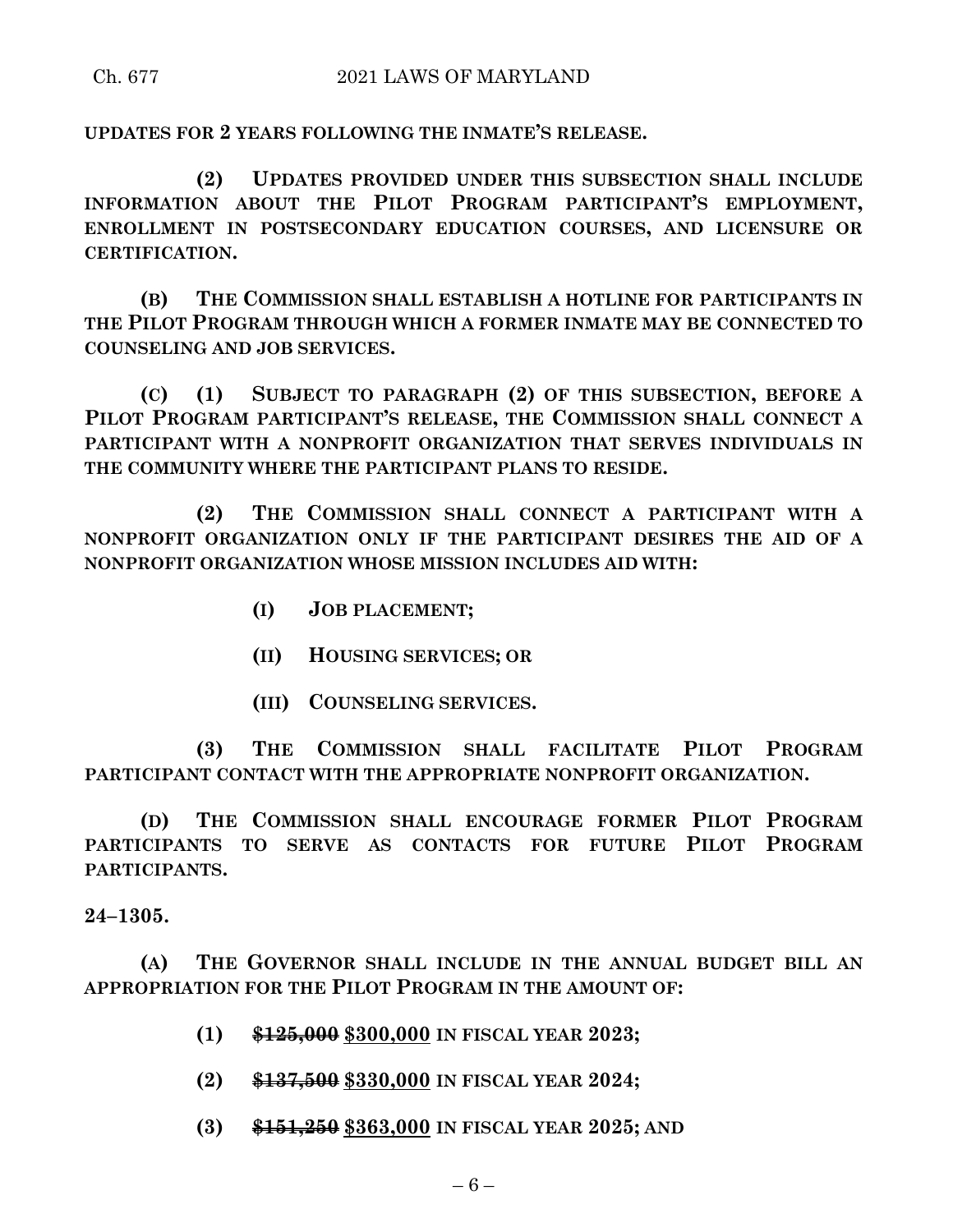# **(4) \$151,250 \$363,000 IN FISCAL YEAR 2026.**

**(B) FUNDING APPROPRIATED UNDER THIS SECTION SHALL BE PROVIDED TO:**

**(1) THE COMMISSION FOR:**

**(I) COSTS ASSOCIATED WITH THE ADMINISTRATION OF THE PILOT PROGRAM, INCLUDING A DESIGNATED EMPLOYEE RESPONSIBLE FOR THE ADMINISTRATION OF THE PILOT PROGRAM;**

**(II) GRANTS MADE TO INSTITUTIONS OF POSTSECONDARY EDUCATION THAT PARTICIPATE IN THE PILOT PROGRAM; AND**

**(III) STIPENDS PROVIDED TO STUDENT MENTORS WHO PARTICIPATE IN THE PILOT PROGRAM; AND**

**(2) THE DIVISION FOR COSTS ASSOCIATED WITH THE ADMINISTRATION OF THE PILOT PROGRAM WITHIN THE DIVISION, INCLUDING A DESIGNATED EMPLOYEE RESPONSIBLE FOR THE ADMINISTRATION OF THE PILOT PROGRAM.**

**(C) ON OR BEFORE DECEMBER 15, 2022, AND EACH DECEMBER 15 THROUGH 2026, A GOVERNING ENTITY SHALL REPORT TO THE COMMISSION ON THE NUMBER OF INMATES ENROLLED IN THE PILOT PROGRAM AT THE INSTITUTION IN THE CURRENT ACADEMIC YEAR.**

**(D) (1) SUBJECT TO PARAGRAPH (2) OF THIS SUBSECTION, EACH YEAR THE COMMISSION SHALL ALLOCATE FUNDS TO INSTITUTIONS OF POSTSECONDARY EDUCATION THAT PARTICIPATE IN THE PILOT PROGRAM ON A PRO RATA BASIS, ACCORDING TO THE MOST RECENT ENROLLMENT DATA REQUIRED UNDER SUBSECTION (C) OF THIS SECTION.**

**(2) AN INSTITUTION INSTITUTIONS OF POSTSECONDARY EDUCATION MUST COLLECTIVELY AIM TO ENROLL AT LEAST 10 40 INMATES, TO BE DIVIDED AMONG THE INSTITUTIONS, TO QUALIFY FOR AN ALLOCATION OF FUNDS UNDER THIS SUBSECTION.**

**24–1306.**

**(A) (1) ON OR BEFORE JULY 1, 2024, THE COMMISSION, IN CONSULTATION WITH THE DIVISION, SHALL SUBMIT AN INTERIM REPORT TO THE GOVERNOR AND, IN ACCORDANCE WITH § 2–1257 OF THE STATE GOVERNMENT ARTICLE, THE GENERAL ASSEMBLY ON THE PROGRESS OF THE PILOT PROGRAM.**